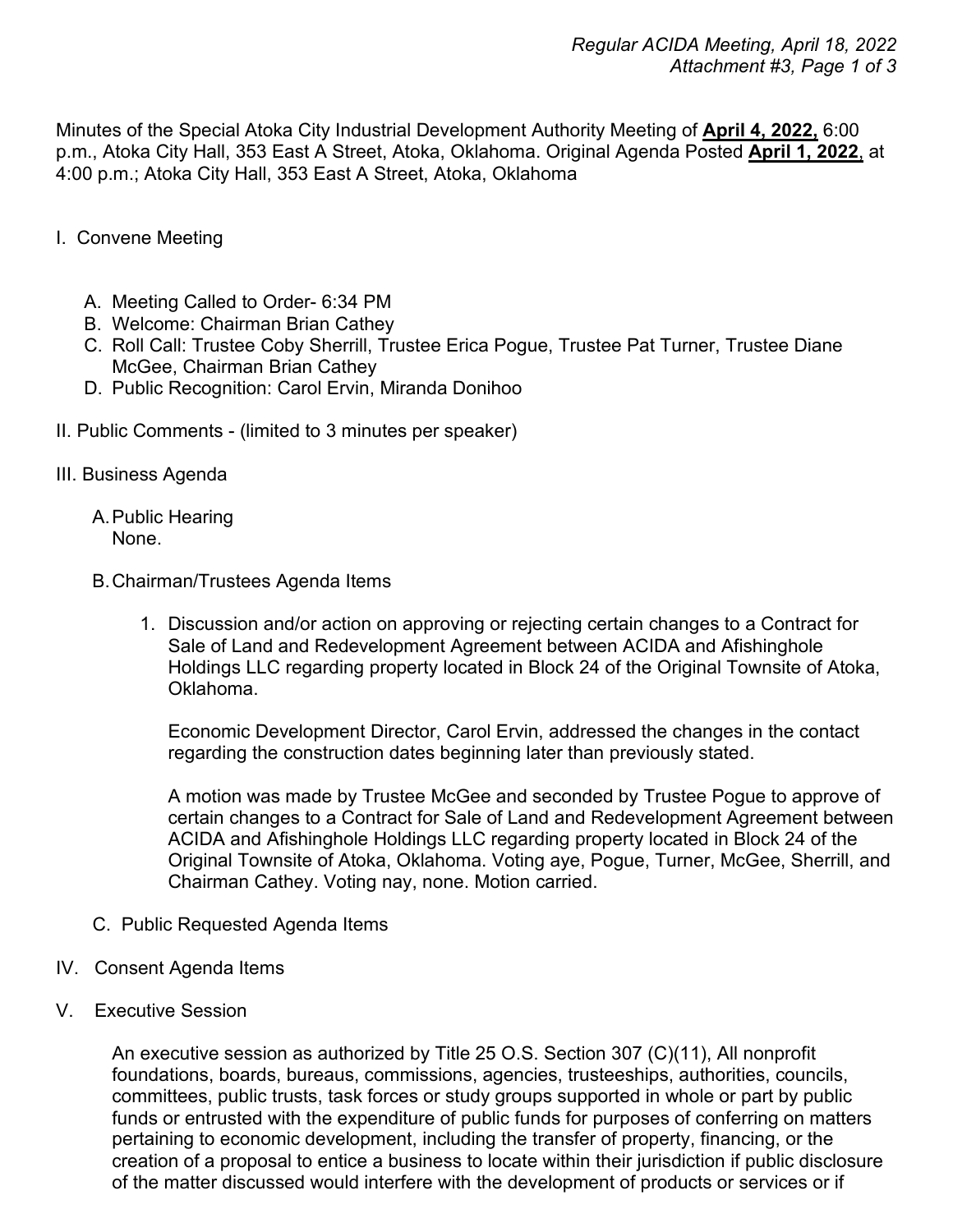public disclosure would violate the confidentiality of the business, specifically an update to the Atoka City Industrial Development Authority Board on economic development projects and for possible real estate transactions that cannot be publicly disclosed due to the confidential nature of the business relocation.

A motion was made by Trustee McGee and seconded by Trustee Pogue to recess this meeting at 6:37 PM and enter into executive session. Voting aye, Turner, Sherrill, Pogue, McGee, and Chairman Cathey. Voting nay, none. Motion carried.

## **Recessed- 6:37 PM**

A motion as made by Trustee McGee and seconded by Trustee Pogue to reconvene from executive session and enter into regular session at 7:02 PM. Voting aye, Sherrill, Pogue, Turner, McGee, and Chairman Cathey. Voting nay, none. Motion carried.

## **Reconvened- 7:02 PM**

## VI. Return from Executive Session

1. Acknowledge the minutes of the executive session

See exhibit A for the minutes of the executive session.

2. Discussion and possible action authorizing ACIDA to enter into a Letter of Intent concerning development at our Industrial Park associated with Project Peter.

A motion was made by Trustee McGee and seconded by Trustee Turner to authorize ACIDA to enter into a Letter of Intent concerning development at our Industrial Park associated with Project Peter with \$400,000.00 in incentives. Voting aye, Pogue, Turner, McGee, Sherrill, and Chairman Cathey. Voting nay, none. Motion carried.

VI. New Business

None.

VII. Trustee Comments

None. VIII. Adjournment

> A motion was made by Trustee McGee and seconded by Trustee Pogue to adjourn this meeting at 7:03 PM. Voting aye, Pogue, Turner, McGee, Sherrill, and Chairman Cathey. Voting nay, none. Motion carried.

## **Adjourned: 7:03 PM**

(seal)